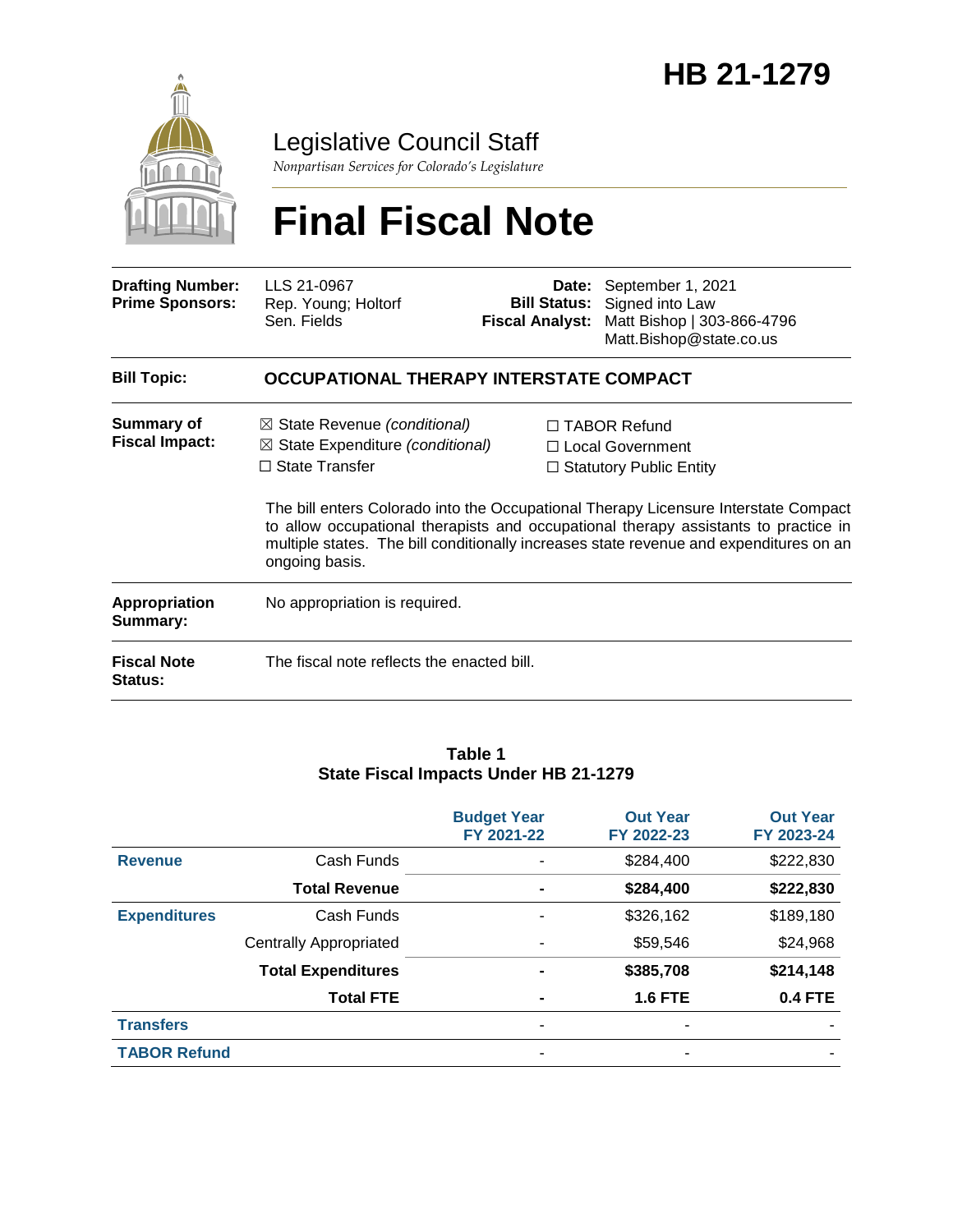Page 2

## Page 2<br>September 1, 2021 **HB 21-1279**

### **Summary of Legislation**

The bill enters Colorado into the Occupational Therapy Licensure Interstate Compact, pending its adoption by ten or more states. The compact requires that member states recognize licenses for occupational therapists or occupational therapy assistants issued by any other member state, including practicing telehealth services, and establishes minimum criteria for such licenses, including that all practitioners in member state must obtain a background check. Credentialed practitioners in a member state can apply for the privilege to practice in another member state, and the compact grants member states the authority to charge a fee for such privilege.

The bill grants the Department of Regulatory Agencies (DORA) the authority to promulgate rules to implement the compact, to appoint members to the compact's governing commission, and to report data to the commission, as determined by rule.

### **Background and Assumptions**

The fiscal note assumes that the compact will take effect by October 2022. The compact requires adoption by at least ten states to take effect. As of July 2021, eight states have adopted it, including Colorado, and five additional states are considering adoption. The fiscal note further assumes that the compact setup process will require 12 to 14 months to complete and that compact privileges will be available beginning January 2024. Some revenue and expenditure impacts could shift fiscal years if the compact is implemented sooner or later than this date.

Occupational therapist and occupational therapy assistant licenses require renewal every two years, by December 31 of even-numbered years. The fiscal note assumes that these practitioners will be required to complete fingerprint-based background checks at their first licensure renewal after the compact takes effect, in December 2022.

The fiscal note assumes that 6,000 practitioners from other member states would apply to use compact privileges in Colorado and that this uptake would occur gradually, with 4,000 applicants in FY 2023-24 and 2,000 in the subsequent year. Initial fees are estimated based on this assumption, although fees are expected to decrease as more states join the compact, and costs are spread across more practitioners.

#### **State Revenue**

The bill increases state cash fund revenue from fees by \$284,400 in FY 2022-23 and \$222,830 in FY 2023-24. This revenue is from fees on occupational therapists and occupational therapy assistants seeking compact privileges in Colorado charged by DORA, and background check fees paid by occupational therapists and occupational therapy assistants licensed in Colorado to the Colorado Bureau of Investigation (CBI) in the Department of Public Safety (CDPS). Revenue to state agencies and fee impact to practitioners are described below and summarized in Table 2.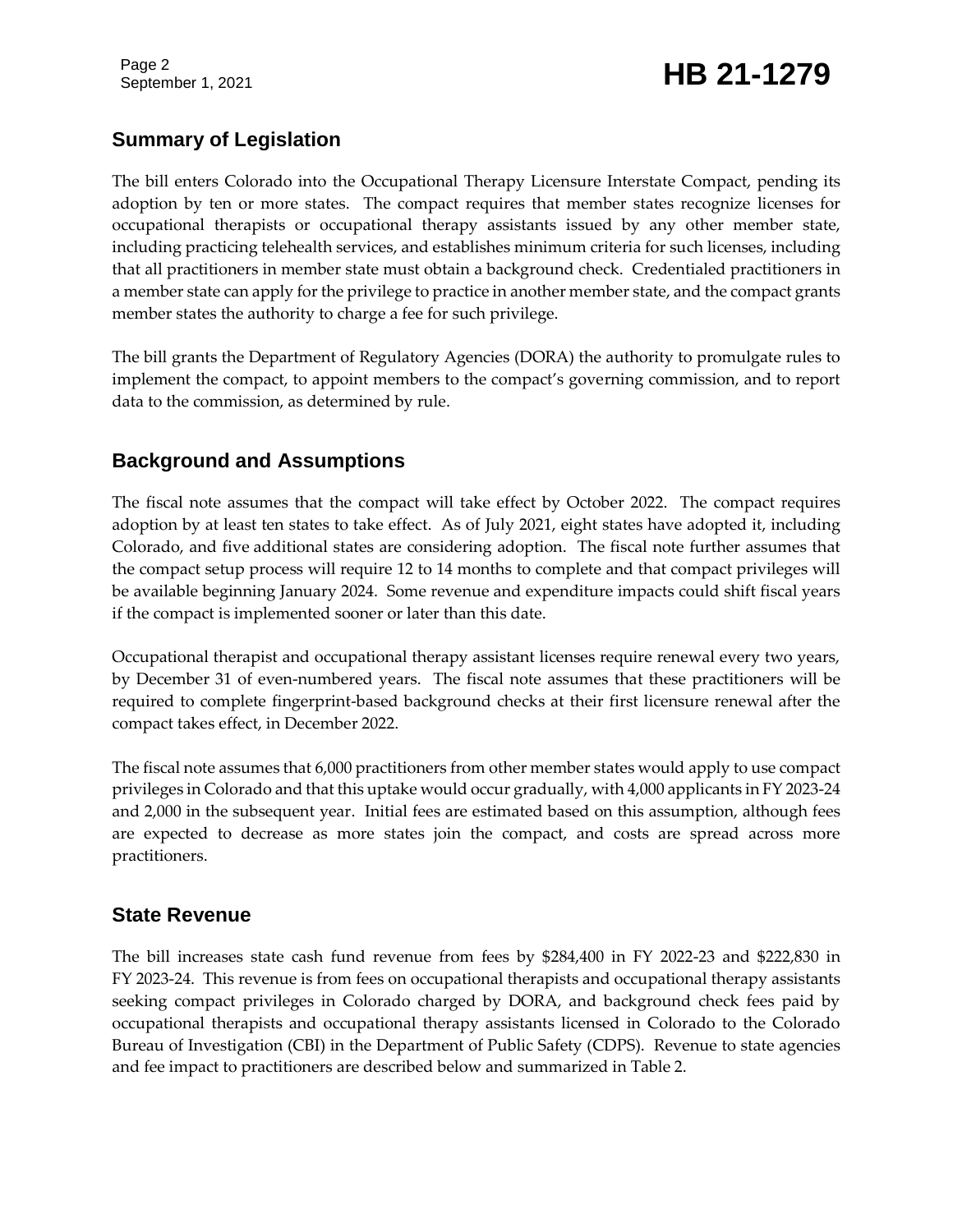Page 3

**Fee impact on occupational therapists and occupational therapy assistants.** Colorado law requires legislative service agency review of measures which create or increase any fee collected by a state agency. Compact privilege fee amounts are estimates only, actual fees will be set administratively by DORA based on cash fund balance, estimated program costs, and the estimated number of compact privilege applications subject to the fee. The table below identifies the fee impact of this bill.

| <b>Fiscal Year</b> | <b>Type of</b><br>Fee       | <b>Proposed</b><br><b>Fee</b> | <b>Number</b><br><b>Affected</b> | <b>Total Fee</b><br><b>Impact</b> |
|--------------------|-----------------------------|-------------------------------|----------------------------------|-----------------------------------|
| FY 2022-23         | <b>Background Check Fee</b> | \$39.50                       | 7.200                            | \$284,400                         |
|                    | <b>FY 2021-22 Total</b>     |                               |                                  | \$284,400                         |
| FY 2023-24         | <b>Background Check Fee</b> | \$39.50                       | 500                              | \$19,750                          |
|                    | Compact Privilege (Initial) | \$50.77                       | 4,000                            | \$203,080                         |
|                    | <b>FY 2022-23 Total</b>     |                               |                                  | \$222,830                         |

**Table 2 Fee Impact on Occupational Therapists and Occupational Therapy Assistants**

**Department of Regulatory Agencies.** Cash fund revenue to DORA is estimated to be \$203,080 in FY 2023-24. This revenue is deposited into the Division of Professions and Occupations Cash Fund. Revenue is generated from a fee on occupational therapists and occupational therapy assistants in other member states applying to use compact privileges in Colorado. The fee is estimated to be \$50.77 for initial compact privilege and \$25.71 for compact privilege renewal.

**Fingerprint-based background checks — CDPS.** This bill increases state cash fund revenue from fingerprint-based criminal history background checks to the CBI Identification Unit Cash Fund in the CDPS by \$284,400 in FY 2022-23 and \$19,750 in FY 2023-24. This assumes 7,200 checks will be conducted in FY 2022-23, when existing licenses must be renewed, and 500 in FY 2023-24 for new occupational therapy practitioners. The current fee for background checks is \$39.50, which includes \$11.25 for a Federal Bureau of Investigation (FBI) fingerprint-based check, which is passed on to that federal agency. The federal portion of this fee is excluded from the state TABOR limit. The background check is required only upon initial licensure and is not required for renewal.

### **State Expenditures**

The bill increases state cash fund expenditures by \$385,708 and 1.6 FTE in FY 2022-23 and \$214,148 and 0.4 FTE in FY 2023-24. These costs, in CDPS and DORA's Division of Professions and Occupations, are summarized in Table 3 and discussed below.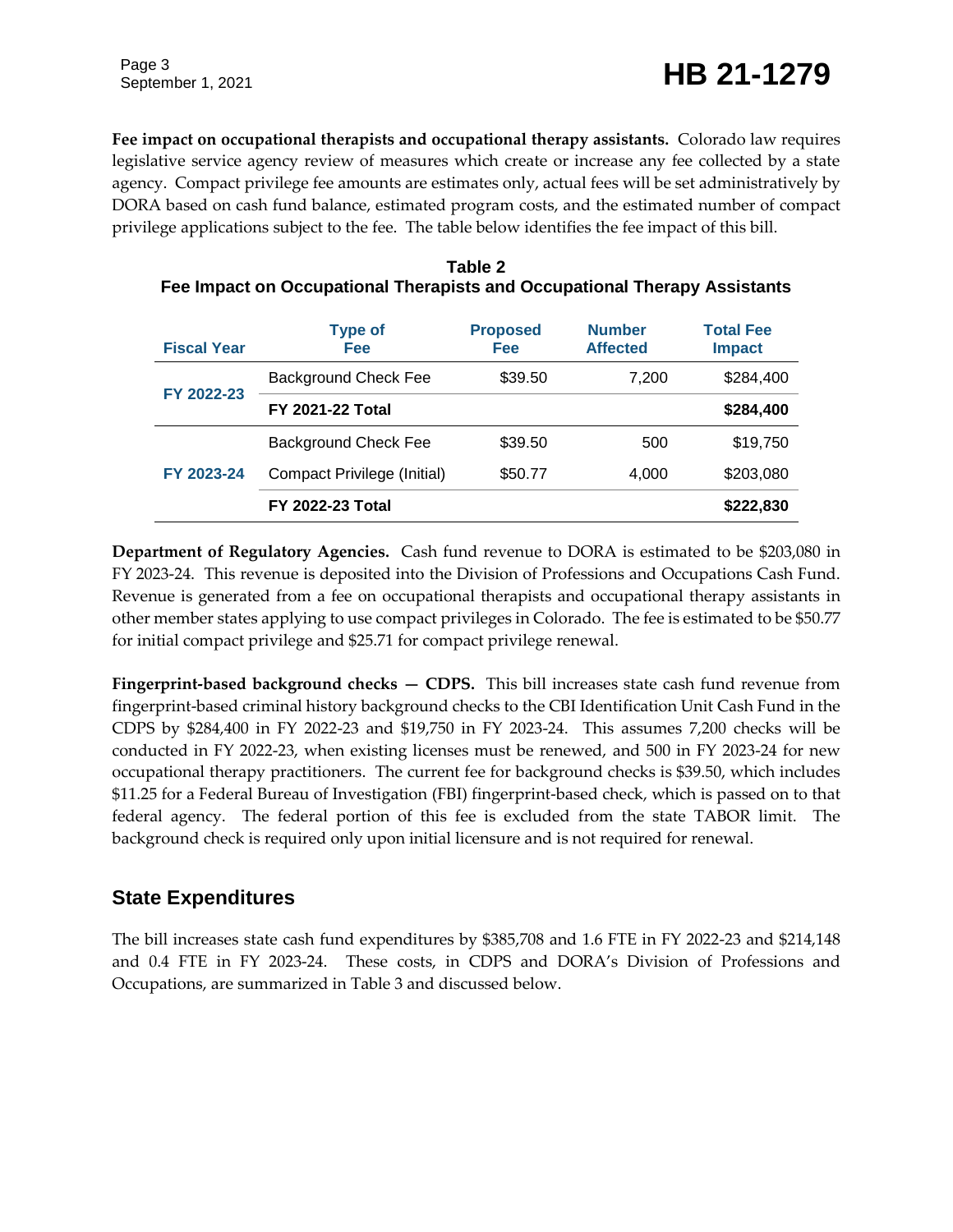### September 1, 2021 **HB 21-1279**

#### **Table 3 Expenditures Under HB 21-1279**

| <b>Cost Components</b>                    | FY 2021-22 | FY 2022-23     | FY 2023-24     |
|-------------------------------------------|------------|----------------|----------------|
| <b>Department of Regulatory Agencies</b>  |            |                |                |
| <b>Personal Services</b>                  |            | \$17,566       | \$23,423       |
| IT System Interfaces                      |            | \$60,000       | \$43,000       |
| <b>Commission Membership Dues</b>         |            | \$15,000       | \$15,000       |
| Travel                                    |            | \$4,000        | \$2,000        |
| <b>Legal Services</b>                     |            |                | \$89,326       |
| Centrally Appropriated Costs <sup>1</sup> |            | \$13,764       | \$21,530       |
| FTE - Personal Services                   |            | 0.3 FTE        | 0.3 FTE        |
| <b>DORA Subtotal</b>                      | ۰          | \$110,330      | \$194,279      |
| <b>Department of Public Safety</b>        |            |                |                |
| <b>Personal Services</b>                  |            | \$73,049       | \$6,251        |
| <b>Operating Expenses</b>                 |            | \$1,755        |                |
| <b>Capital Outlay Costs</b>               |            | \$6,200        |                |
| FBI Pass-Through                          |            | \$81,000       | \$5,625        |
| <b>Background Check Costs</b>             |            | \$67,592       | \$4,555        |
| Centrally Appropriated Costs <sup>1</sup> |            | \$45,782       | \$3,438        |
| FTE - Personal Services                   |            | 1.3 FTE        | 0.1 FTE        |
| <b>CDPS Subtotal</b>                      | ۰          | \$275,378      | \$19,869       |
| <b>Total</b>                              |            | \$385,708      | \$214,148      |
| <b>Total FTE</b>                          |            | <b>1.6 FTE</b> | <b>0.4 FTE</b> |

*<sup>1</sup> Centrally appropriated costs are not included in the bill's appropriation.*

**Department of Regulatory Agencies.** Costs in the Division of Professions and Occupations will increase by \$110,330 and 0.3 FTE in FY 2022-23 and \$194,279 and 0.3 FTE in FY 2023-24. These expenditures, which will be paid from the Division of Professions and Occupations Cash Fund, are described below.

*Staffing and administration.* DORA will require 0.3 FTE to establish program rules for operation of the compact in Colorado, handle compact privilege to practice requests, respond to inquiries from other states, communicate with compact officials, investigate complaints related to Colorado and out-ofstate occupational therapists and occupational therapy assistants practicing under the compact, and other tasks. DORA staff will have expenses of \$4,000 in FY 2022-23 and \$2,000 in FY 2023-24 for compact-related travel. Other costs include dues paid to the compact commission, which are estimated at \$15,000 per year.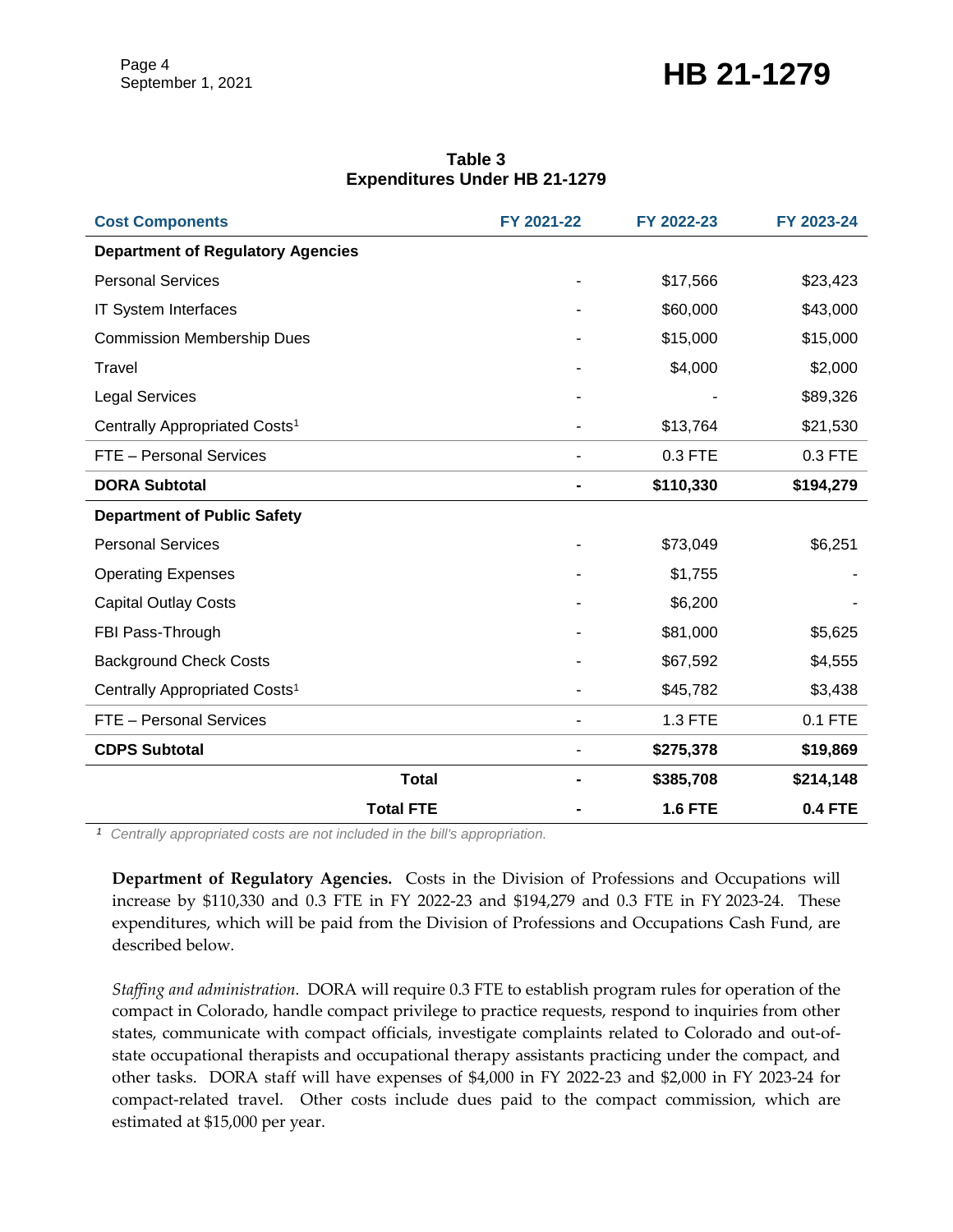*Information technology systems.* In FY 2022-23 and FY 2023-24, costs of \$40,000 will be incurred for the Office of Information Technology to install data interfaces between the state licensing system and the compact data system. Further costs of \$20,000 will be incurred in FY 2022-23 to install data interfaces between the state licensing system and the CBI. Ongoing maintenance costs are estimated at \$3,000 per year starting in FY 2023-24.

*Legal services.* In FY 2022-23, the division will require legal services from Department of Law for rulemaking, which can be absorbed within existing appropriations. Beginning in FY 2023-24, about 840 hours of legal services will be required to adjudicate cases involving provider misconduct and complaints that could not be resolved within DORA. This is based on 12 additional complaints per year against occupational therapists and occupational therapy assistants practicing under the compact, which will generate 3 formal investigations and 1 case referred to the Attorney General's Office for further action.

**Department of Public Safety.** This bill increases overall expenditures from the CBI Identification Unit Cash Fund in CDPS by \$275,378 and 1.3 FTE in FY 2022-23 and \$19,869 and 0.1 FTE in FY 2023-24.

*Personal services.* In FY 2022-23, CDPS will require 0.9 FTE Fingerprint Examiner II and 0.4 FTE Data Specialist to process the 7,200 fingerprint background applications that the fiscal note assumes the bill will generate from occupational therapists and occupational therapy assistants. This falls to 0.1 FTE Fingerprint Examiner II only in FY 2023-24. A Fingerprint Examiner II can process 8,250 requests per year, and a Data Specialist 16,500. These employees will undertake a one-time training session that costs \$1,000 per person.

*FBI pass-through.* CDPS passes \$11.25 of every application on to the federal government. With approximately 7,700 applications, this equates to \$86,625 for the two-year period.

*Other costs.* There are the following costs associated with each background check application: \$6.10 dedicated to equipment maintenance; \$1.55 for print digitization; \$0.88 to access the Colorado Crime Information Center for information pertinent to the background check; and \$0.58 printing and postage costs.

**Office of Administrative Courts and trial courts.** Disciplinary actions by DORA under the compact may result in additional cases being heard by administrative law judges in the Office of Administrative Courts in the Department of Personnel and Administration. Some of these cases may be appealed to the trial courts in the Judicial Department for further review. Because the compact is inter-jurisdictional, the fiscal note assumes that most cases will be held in federal courts and that any state workload increase will be minimal and can be accomplished within existing appropriations.

**Centrally appropriated costs.** Pursuant to a Joint Budget Committee policy, certain costs associated with this bill are addressed through the annual budget process and centrally appropriated in the Long Bill or supplemental appropriations bills, rather than in this bill. These costs, which include employee insurance and supplemental employee retirement payments, are estimated to be \$59,546 in FY 2022-23 and \$24,968 in FY 2023-24.